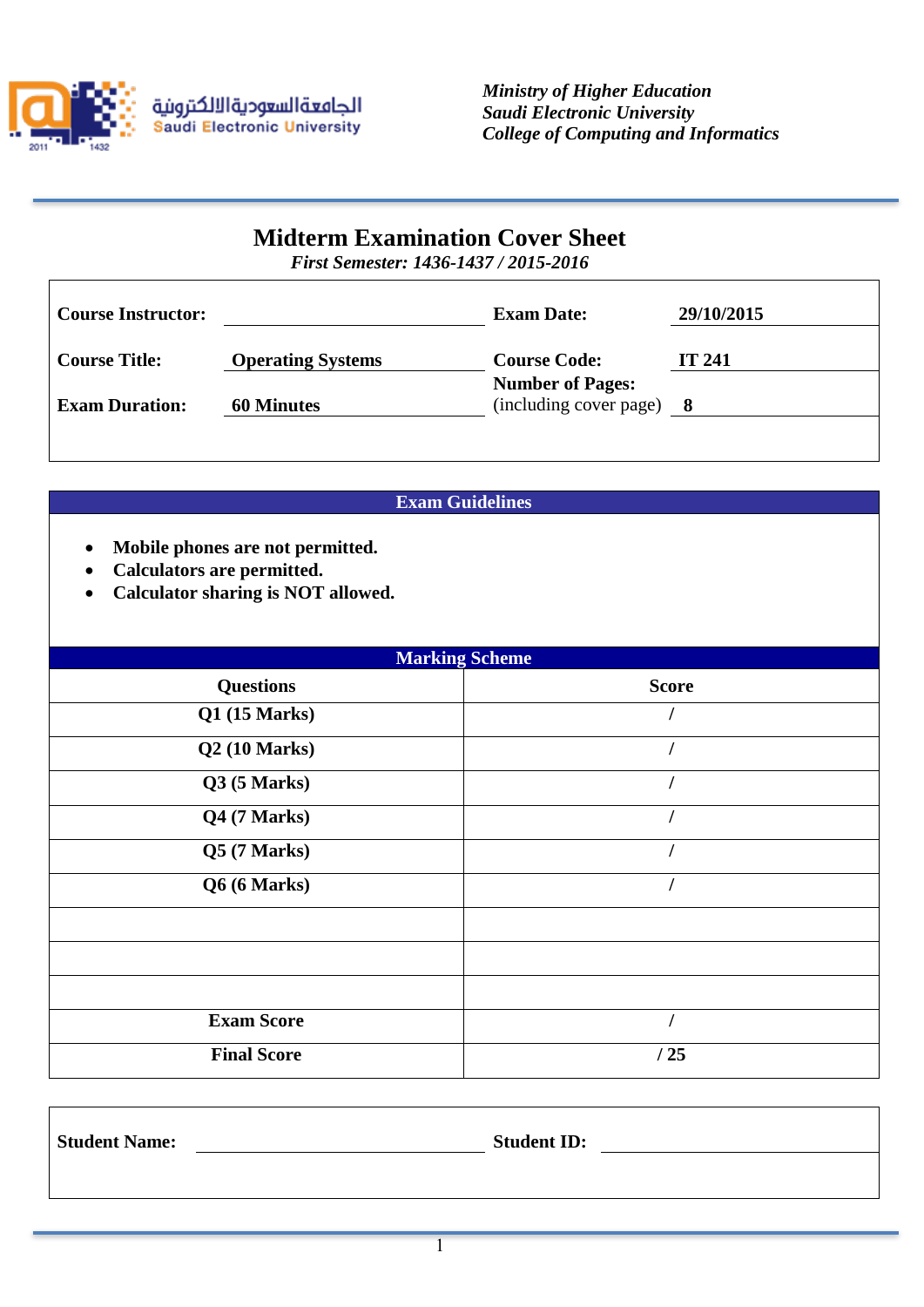

الجامعةالسعوديةالالكترونية **Saudi Electronic University**  *Ministry of Higher Education Saudi Electronic University College of Computing and Informatics*

### **Question 1: MULTIPLE CHOICE QUESTIONS [15 MCQs of 15 Marks]**

- 1. The two separate modes of operating in a system are
	- a. supervisor mode and system mode
	- b. kernel mode and privileged mode
	- c. physical mode and logical mode
	- d. user mode and kernel mode
- 2. The most common secondary storage device is \_\_\_\_.
	- a. random access memory
	- b. solid state disks
	- c. tape drives
	- d. magnetic disk
- 3. provided by an operating system.
	- a. Shared memory
	- b. System calls
	- c. Simulators
	- d. Communication
- 4.  $\quad$  is not one of the major categories of system calls.
	- a. Process control
	- b. Communications
	- c. Protection
	- d. Security
- 5. The \_\_\_\_ of a process contains temporary data such as function parameters, return addresses, and local variables.
	- a. text section
	- b. data section
	- c. program counter

d. stack

- 6. The list of processes waiting for a particular I/O device is called  $a(n)$ 
	- \_\_\_\_. a. device queue
	- b. ready queue
	- c. interrupt queue
	- d. process queue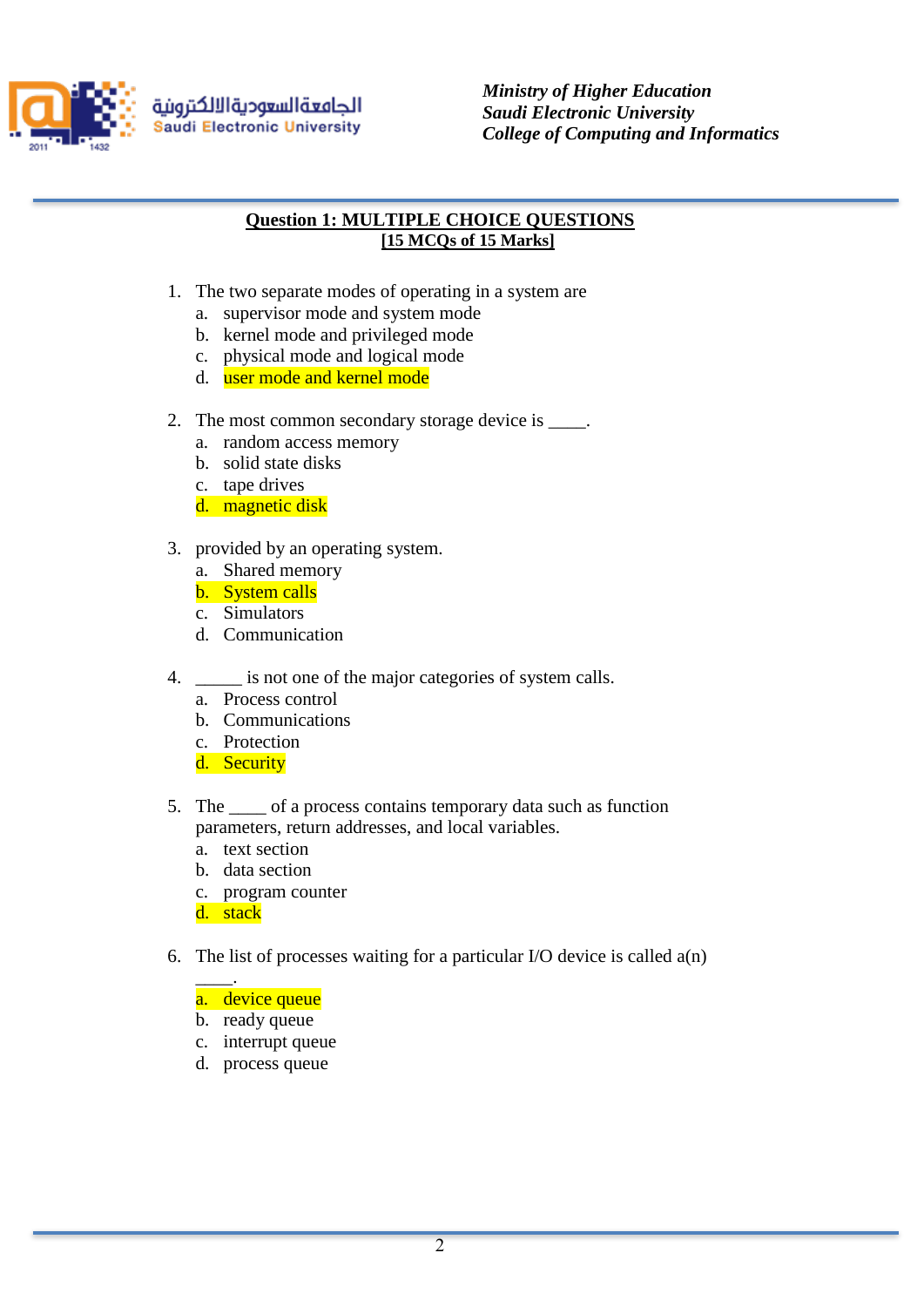

- 7. The \_\_\_\_ multithreading model multiplexes many user-level threads to a smaller or equal number of kernel threads.
	- a. many-to-one model
	- b. one-to-one model
	- c. many-to-many model
	- d. many-to-some model
- 8. A same provides an API for creating and managing threads.
	- a. set of system calls
	- b. multicore system
	- c. thread library
	- d. multithreading model
- 9. \_\_\_\_ is the number of processes that are completed per time unit.
	- a. CPU utilization
	- b. Response time
	- c. Turnaround time
	- d. Throughput
- 10. \_\_\_\_ scheduling is approximated by predicting the next CPU burst with an exponential average of the measured lengths of previous CPU bursts.
	- a. Multilevel queue
	- b. RR
	- c. FCFS
	- d. SJF
- 11. A race condition \_\_\_\_.
	- a. results when several threads try to access the same data concurrently
	- b. results when several threads try to access and modify the same data **concurrently**
	- c. will result only if the outcome of execution does not depend on the order in which instructions are executed
	- d. None of the above
- 12. A counting semaphore \_\_\_\_.
	- a. is essentially an integer variable
	- b. is accessed through only one standard operation
	- c. can be modified simultaneously by multiple threads
	- d. cannot be used to control access to a thread's critical sections
- 13. A deadlocked state occurs whenever
	- a. a process is waiting for I/O to a device that does not exist
	- b. the system has no available free resources
	- c. every process in a set is waiting for an event that can only be caused by another process in the set
	- d. a process is unable to release its request for a resource after use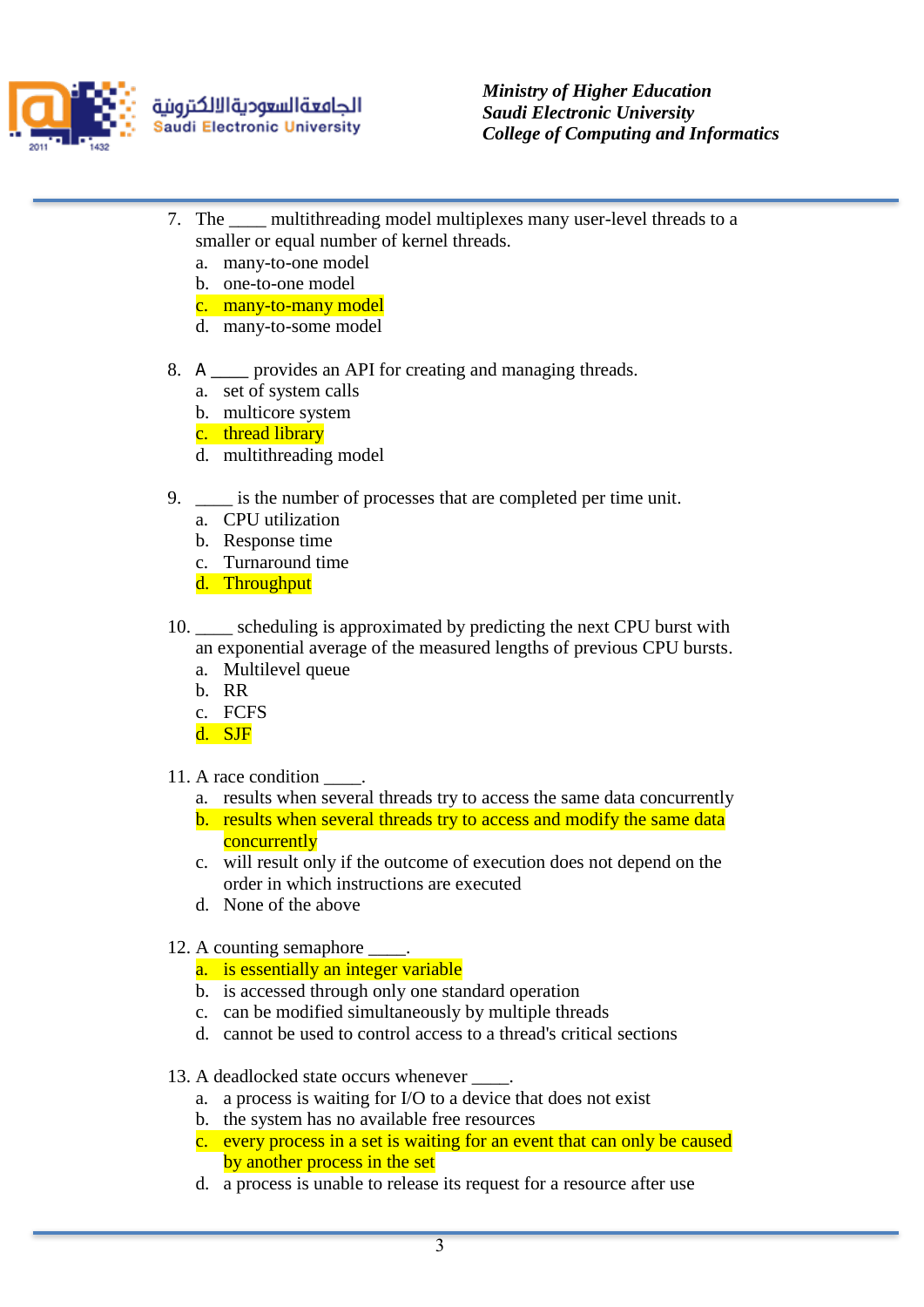

الجامعةالسعوديةالالكترونية Saudi Electronic University

*Ministry of Higher Education Saudi Electronic University College of Computing and Informatics*

- 14. An address generated by a CPU is referred to as a \_\_\_\_.
	- a. physical address
	- b. logical address
	- c. post relocation register address
	- d. Memory-Management Unit (MMU) generated address
- 15. \_\_\_\_\_ is the dynamic storage-allocation algorithm which results in the smallest leftover hole in memory.
	- a. First fit
	- b. Best fit
	- c. Worst fit
	- d. None of the above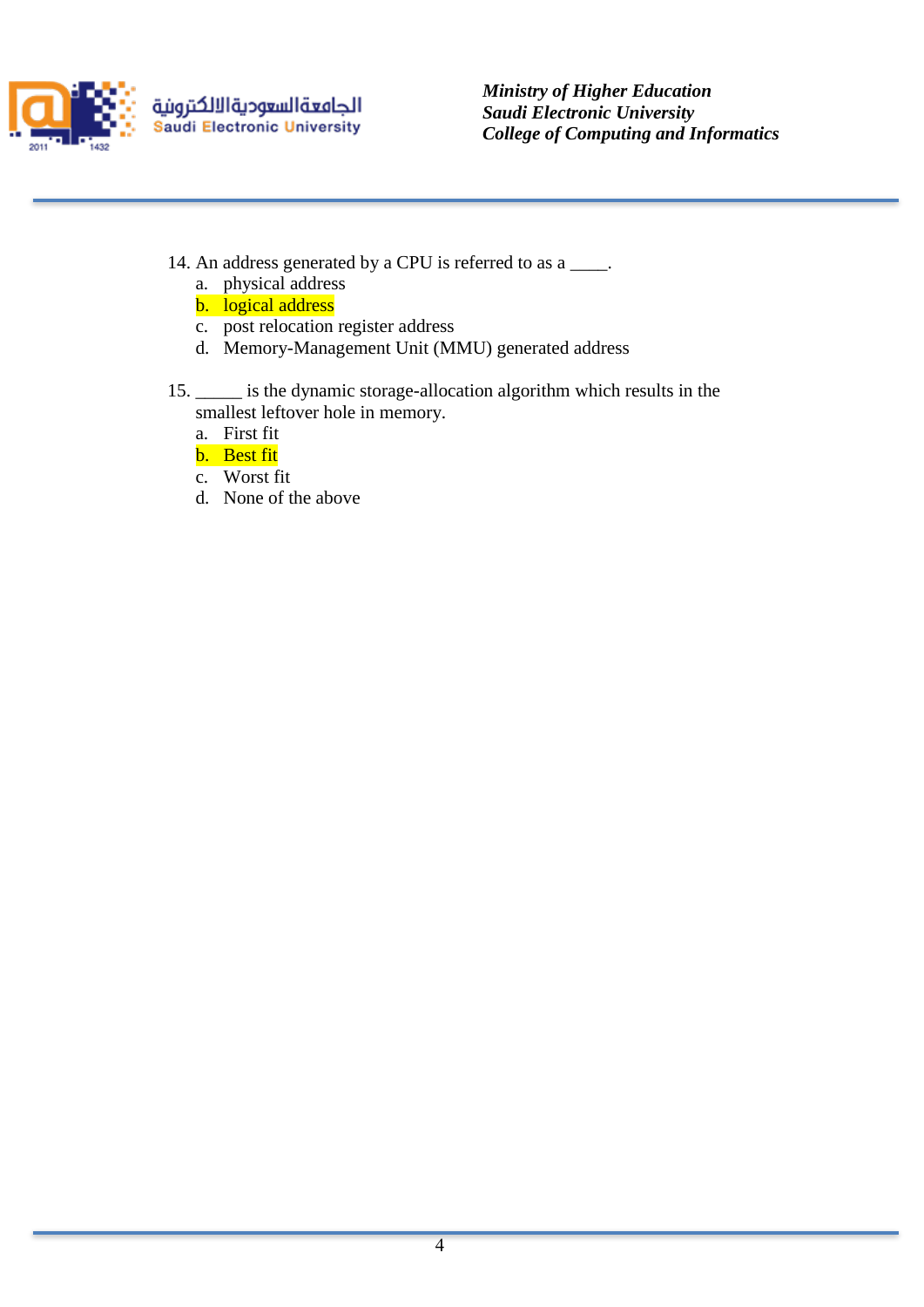

# **Question 2: TRUE OR FALSE QUESTIONS [10 MARKS]**

- 1. Solid state disks are considered volatile storage. False
- 2. Monitors are a theoretical concept and are not practiced in modern programming languages . False
- 3. As the process executes it changes its state. True
- 4. Each thread has its own register set and stack. True
- 5. The value of a counting semaphore can range only between 0 and 1. False
- 6. The circular-wait condition for a deadlock implies the hold-and-wait condition. True
- 7. Deadlock prevention and deadlock avoidance are essentially the same approaches for handling deadlock. False
- 8. CPU utilization keeps the CPU as busy as possible. True
- 9. Mobile operating systems typically support swapping. False
- 10. In RR scheduling, the time quantum should be small with respect to the context-switch time. False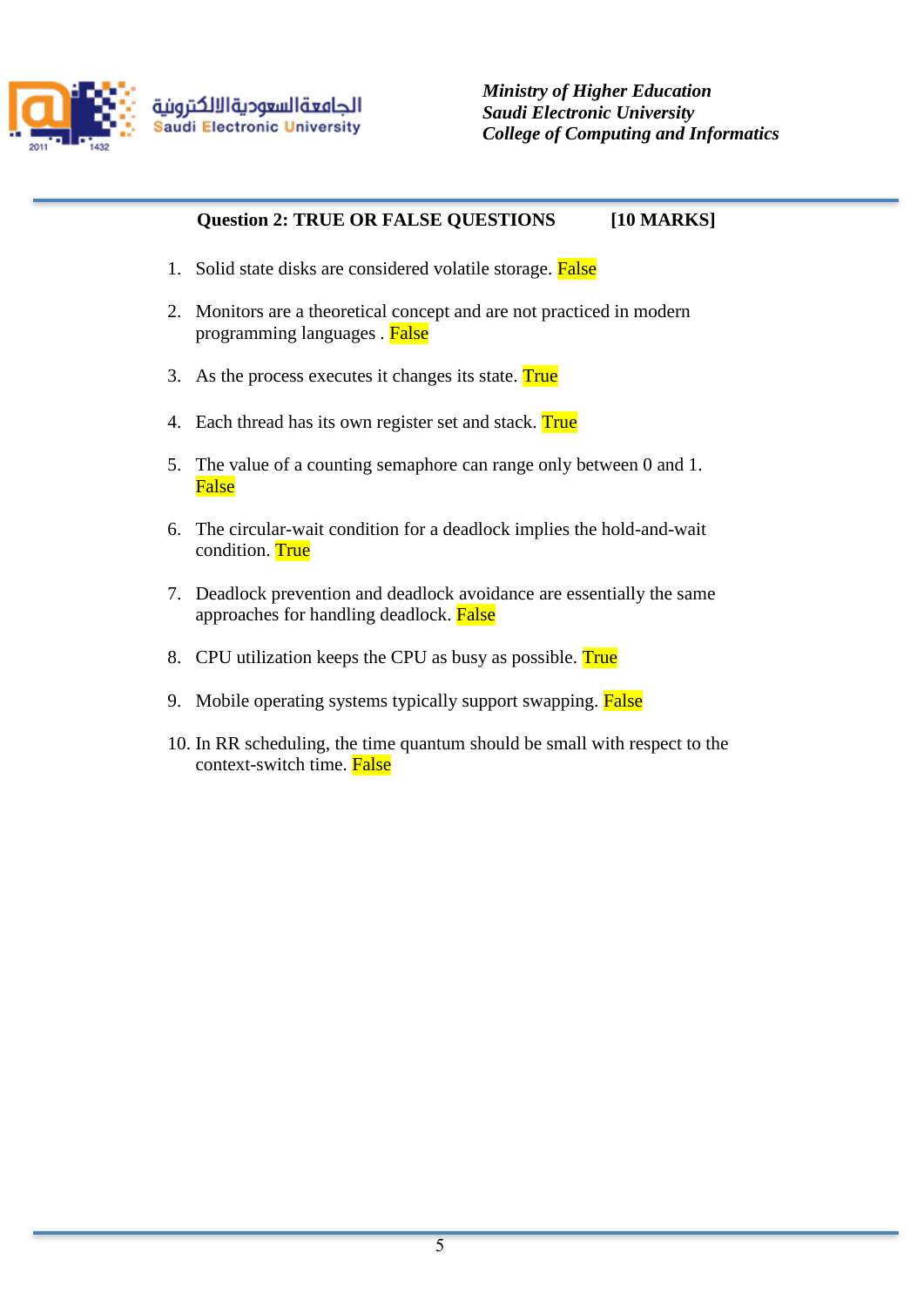

### Question 3: FILL IN THE BLANKS [5 MARKS]

| Circular wait      | Hold and wait      | Mutex lock | Exception        |
|--------------------|--------------------|------------|------------------|
| Counting semaphore | Communication Trap |            | <b>Bootstrap</b> |

- 1. Communication Provide the mechanism for creating virtual connections among processes, users, and computer systems.
- 2. ATrap or exception is a software-generated interrupt caused either by an error or a user request.
- 3. One necessary condition for deadlock is circular wait, which states that there is a chain of waiting processes whereby  $P_0$  is waiting for a resource held by  $P_1$ ,  $P_1$  is waiting for a resource held by  $P_2$ , and  $P_n$  is waiting for a resource held by  $P_0$ .
- 4. A mutex lock is essentially a boolean variable.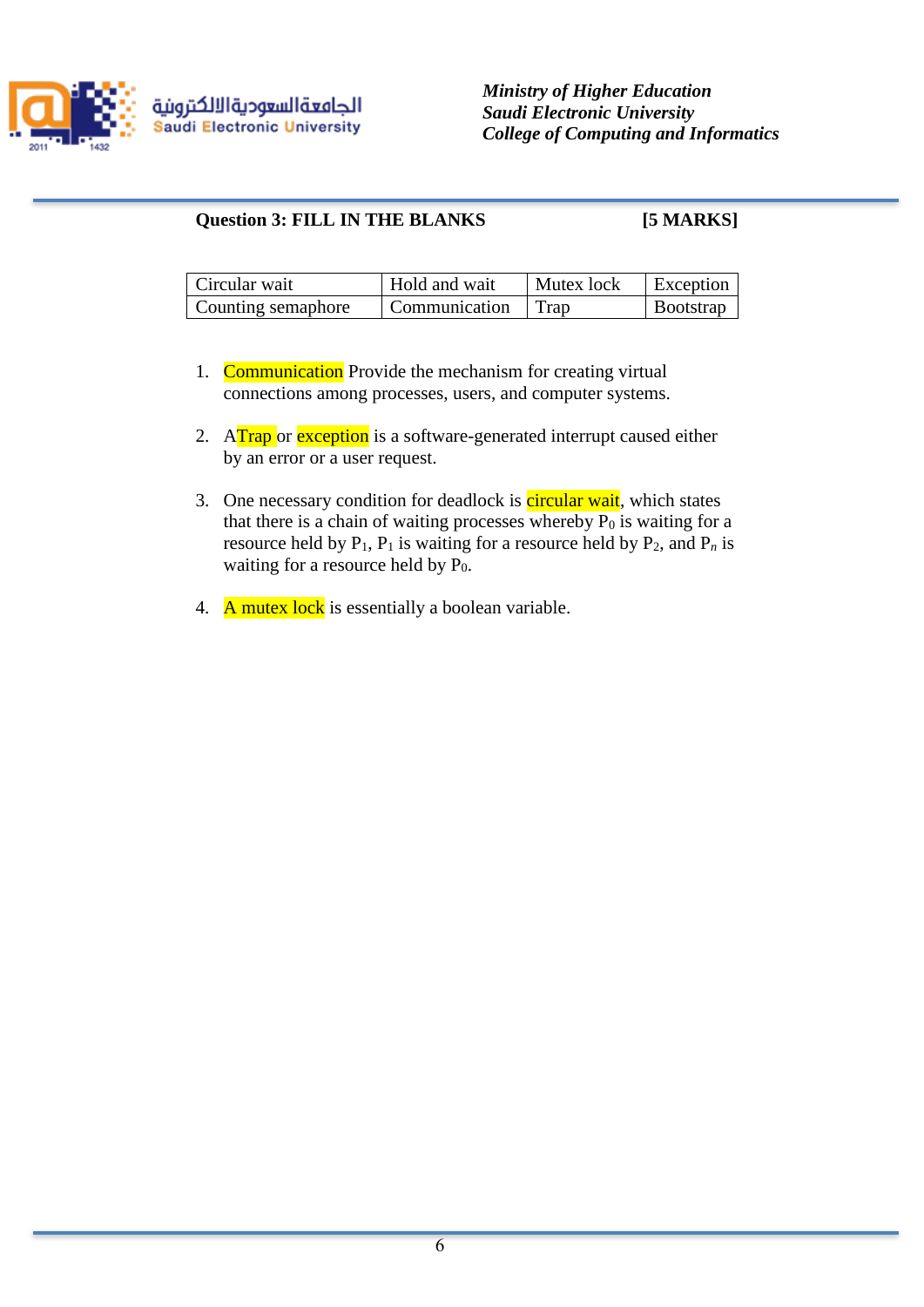

الجامعةالسعوديةالالكترونية **Saudi Electronic University**  *Ministry of Higher Education Saudi Electronic University College of Computing and Informatics*

#### **Question 4: [7 marks]**

Describe four components of computer system? Answer. Computer system can be divided into four components: **Hardware** ▶ CPU, memory, I/O devices **Operating system** • Controls and coordinates use of hardware among various applications and users Application programs ▶ Word processors, compilers, web browsers, database systems, video games Users **People, machines, other computers** 

**Question5: [7 marks]**

Explain the basic method for implementing paging.

Physical memory is broken up into fixed-sized blocks called frames while logical memory is broken up into equal-sized blocks called pages. Whenever the CPU generates a logical address, the page number and offset into that page is used, in conjunction with a page table, to map the request to a location in physical memory.